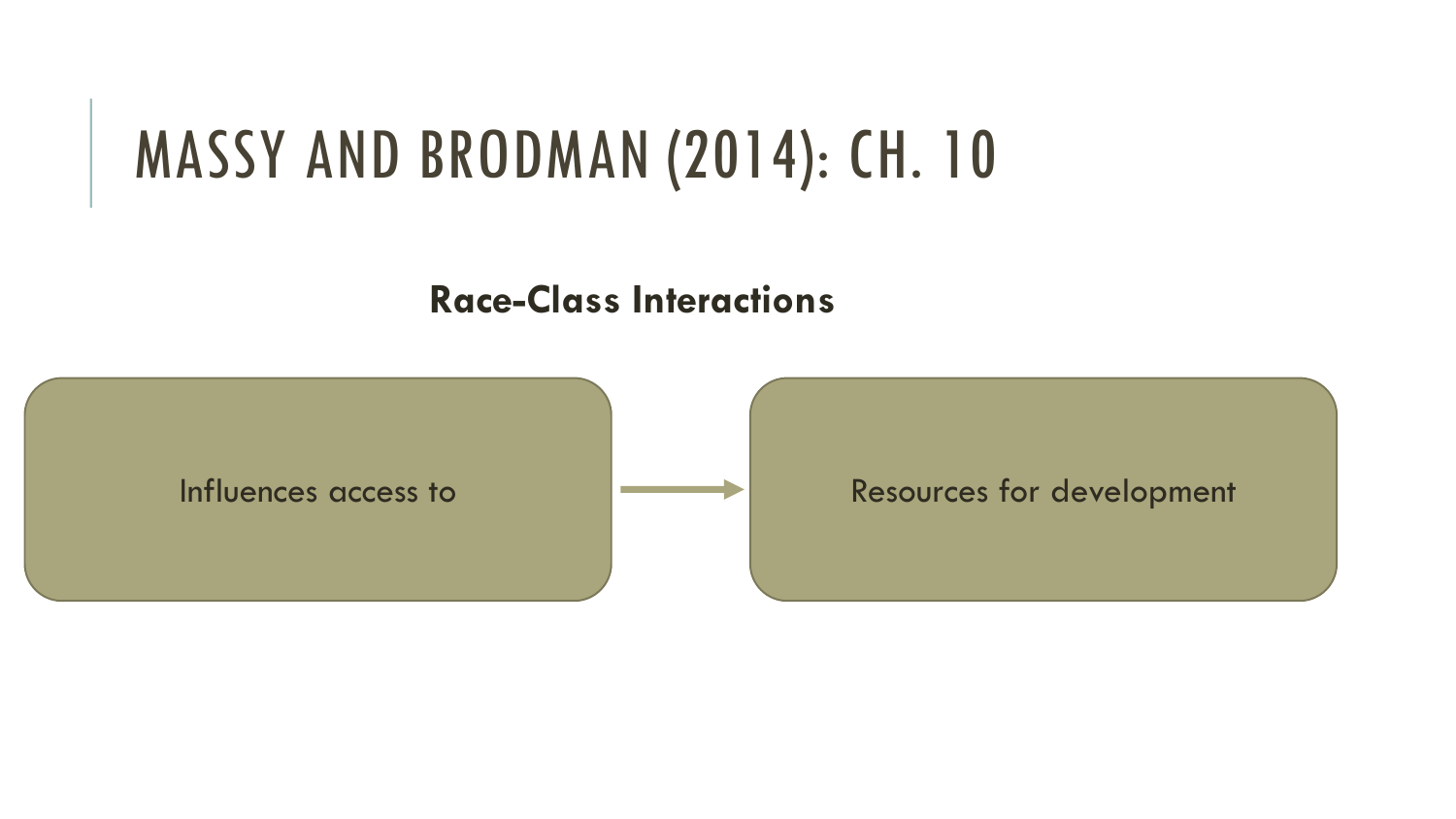#### **Race-Class Interactions**

Decades immediately after WWII

Egalitarian form of capitalism but minorities excluded through discrimination and segregation

Gaps in wealth and income along racial/ethnic lines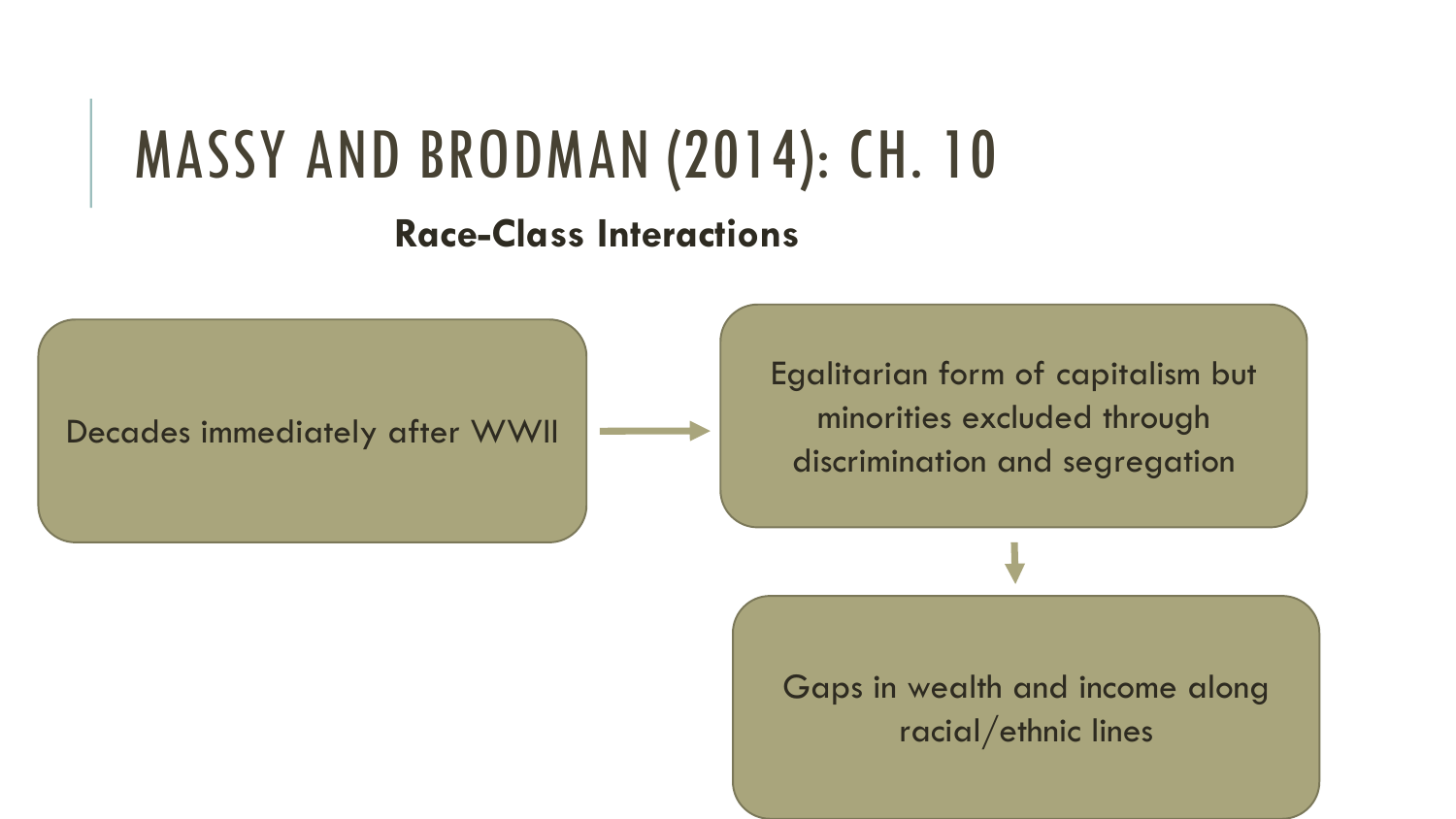### **Race-Class Interactions**

Civil Rights Movement of 1960s

Challenged existing political order and balance and made discrimination illegal

Provision of resources to minorities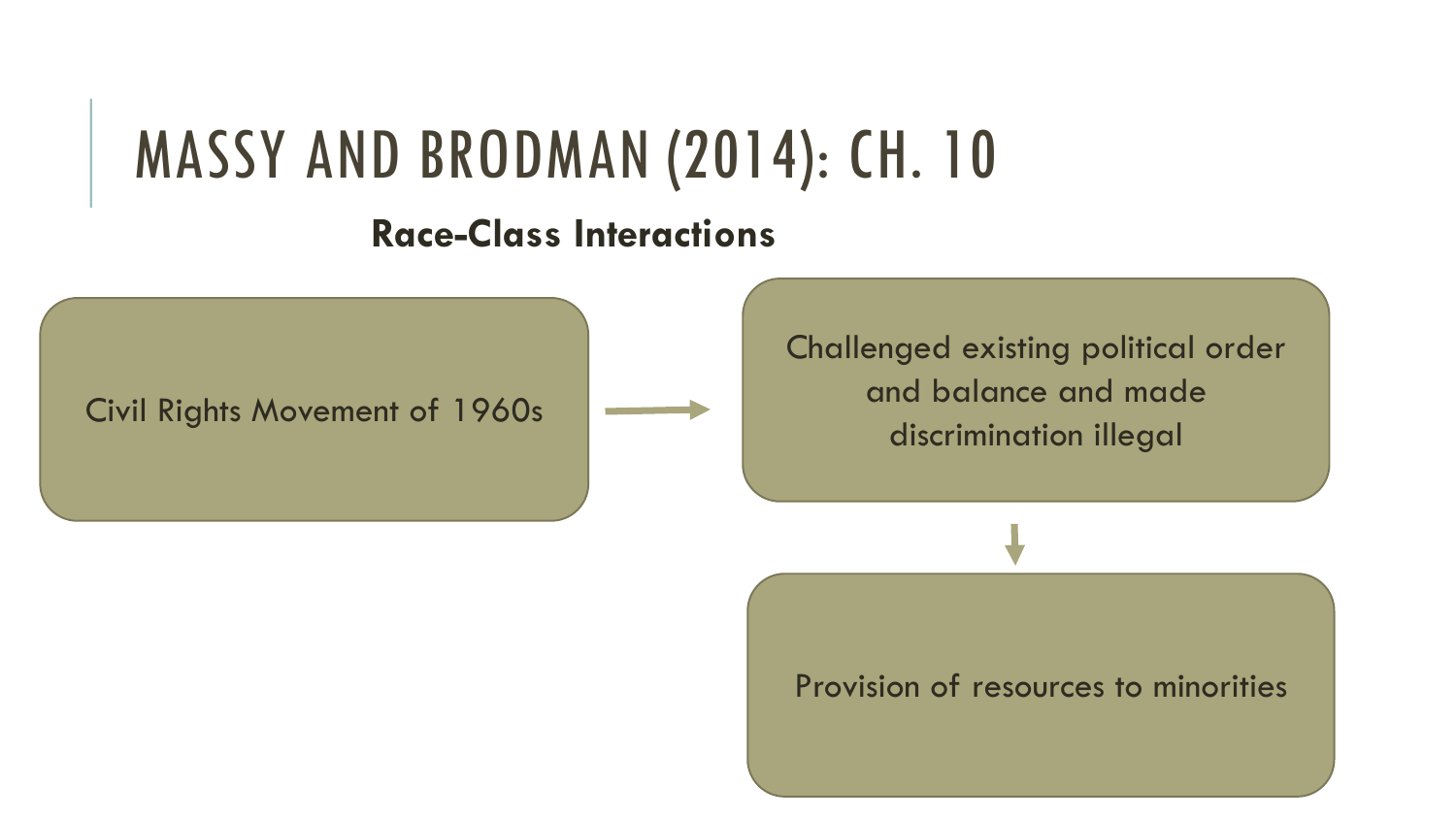#### **Race-Class Interactions**

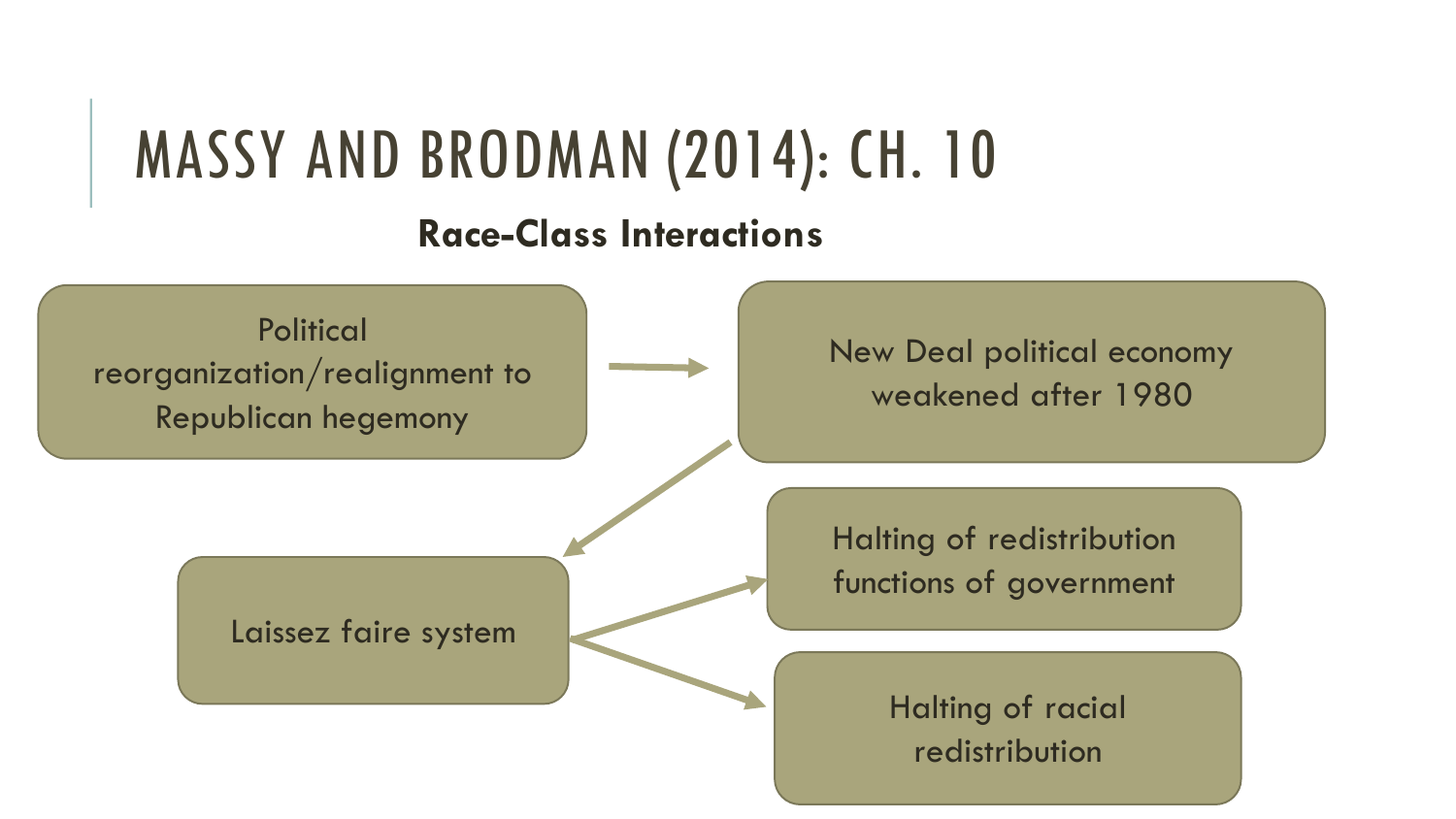#### **Race-Class Interactions**

Granting of formal civil rights to minorities AND Restructuring of the political economy

Slow moderation of discrimination and racial segregation

Clear increase in inequality

Allocation of individuals to social spheres based on more powerful interactions of race and class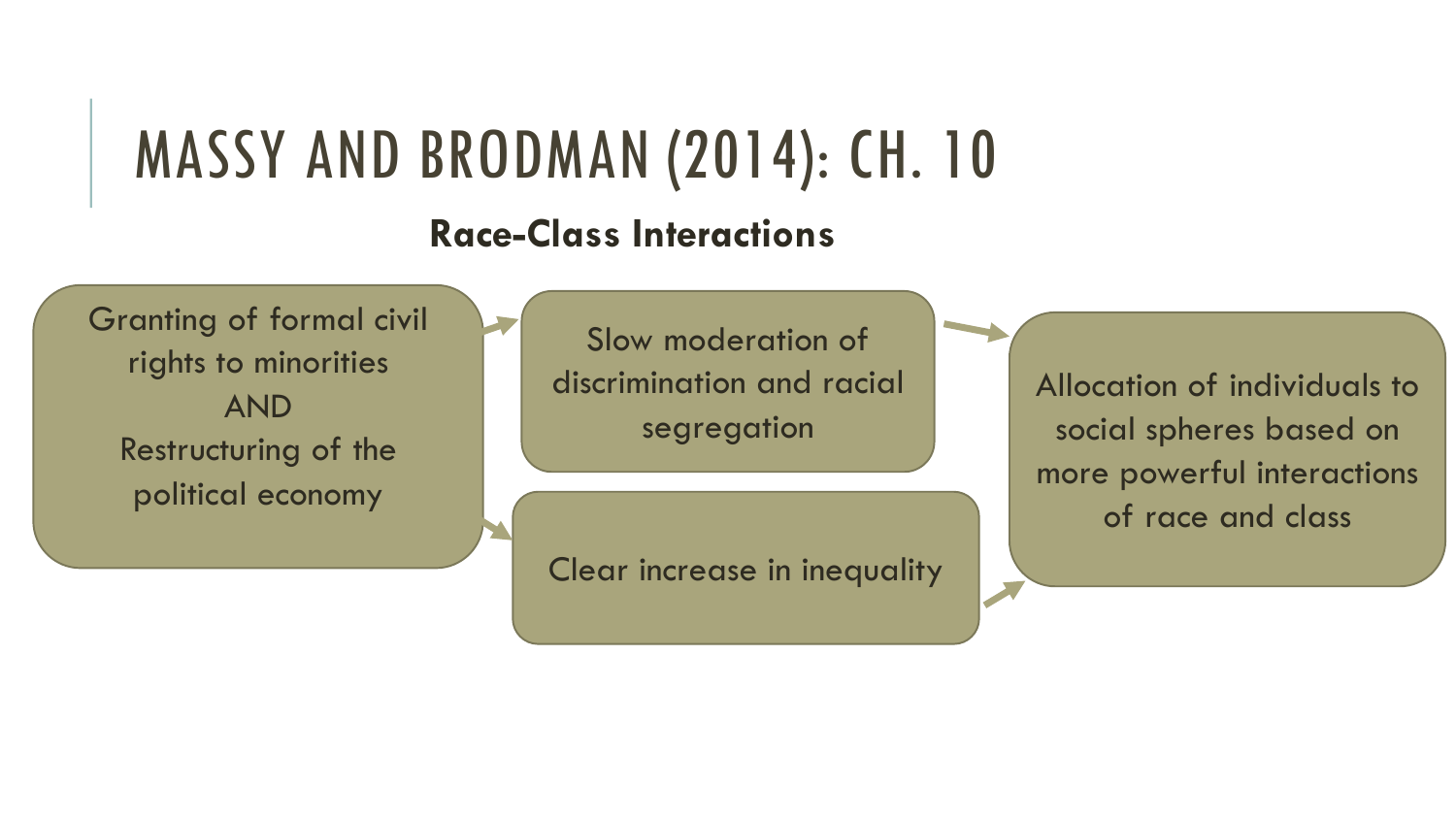**Mechanisms of Ecological Inequality**